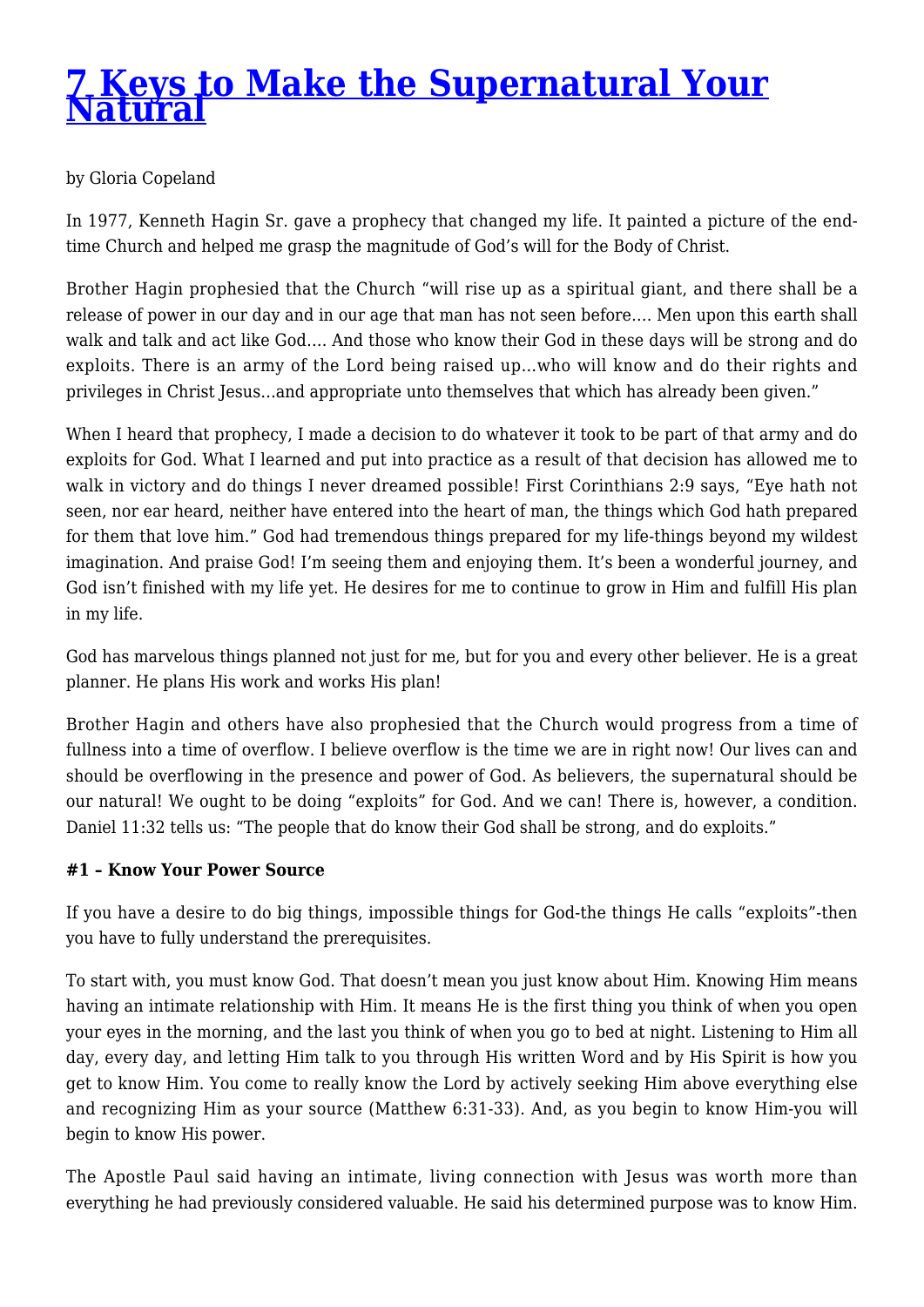This is a purpose I've made my own, and it can be yours too.

"[For my determined purpose is] that I may know Him [that I may progressively become more deeply and intimately acquainted with Him…], and that I may in that same way come to know the power outflowing from His resurrection" (Philippians 3:10, The Amplified Bible).

# **#2 – Be Filled with the Spirit of "Greater Works"**

In this passage of Scripture, you can hear how deeply Paul desired the Lord and the power of His resurrection. Jesus told His disciples He wanted them to receive this power, to be "endued with power from on high." He gave them instructions to wait in Jerusalem until He sent the Holy Spirit for this purpose. And, before being crucified He said: "Verily, verily, I say unto you, He that believeth on me, the works that I do shall he do also; and greater works than these shall he do; because I go unto my Father" (John 14:12).

Greater works-exploits! That's what Jesus expects us to do. And we can when we yield to the Holy Spirit who dwells within us. Jesus knew His disciples had to have the Baptism in the Holy Spirit to do the mighty works God planned for them. That hasn't changed. Knowing Jesus as our Savior and being filled with the Spirit are still the first steps toward doing the impossible.

# **#3 – Believe That With God, All Things Are Possible**

The fact is, God has a purpose for your life that's exciting and beyond anything you can imagine without the Holy Spirit revealing it. You may not feel able to do great things, but you can. Just realize God never intended you to do them on your own. God knows what He put in you and what He can do in you. Ephesians 3:20 says He is "able to do exceeding abundantly above all that we ask or think, according to the power that worketh in us."

We in the Body of Christ are vessels that God works through to accomplish His will. We have been "recreated in Christ Jesus, [born anew] that we may do those good works which God predestined (planned beforehand) for us…" (Ephesians 2:10, The Amplified Bible).

Exploits should not be unusual for us. Remember we are working with God Himself. We should expect miracles!

Scripture reveals that truth over and over:

- "With God nothing shall be impossible" (Luke 1:37).
- "The things which are impossible with men are possible with God" (Luke 18:27).
- "…with God all things are possible" (Matthew 19:26)
- "...all things are possible to him that believeth" (Mark 9:23).

We have a vital relationship with the One who makes the impossible possible. The heroes of faith recorded in the Bible knew God, and they did impossible things. They believed God when He said, "I will be with you." (See Exodus 3:12; Isaiah 41:10.) Their faith was anchored on that promise. And because God was with them, they weren't limited to the natural realm.

The giants didn't matter to David-God was with him. The Flood didn't matter to Noah-God was with him. Age didn't matter to Abraham-God was with him.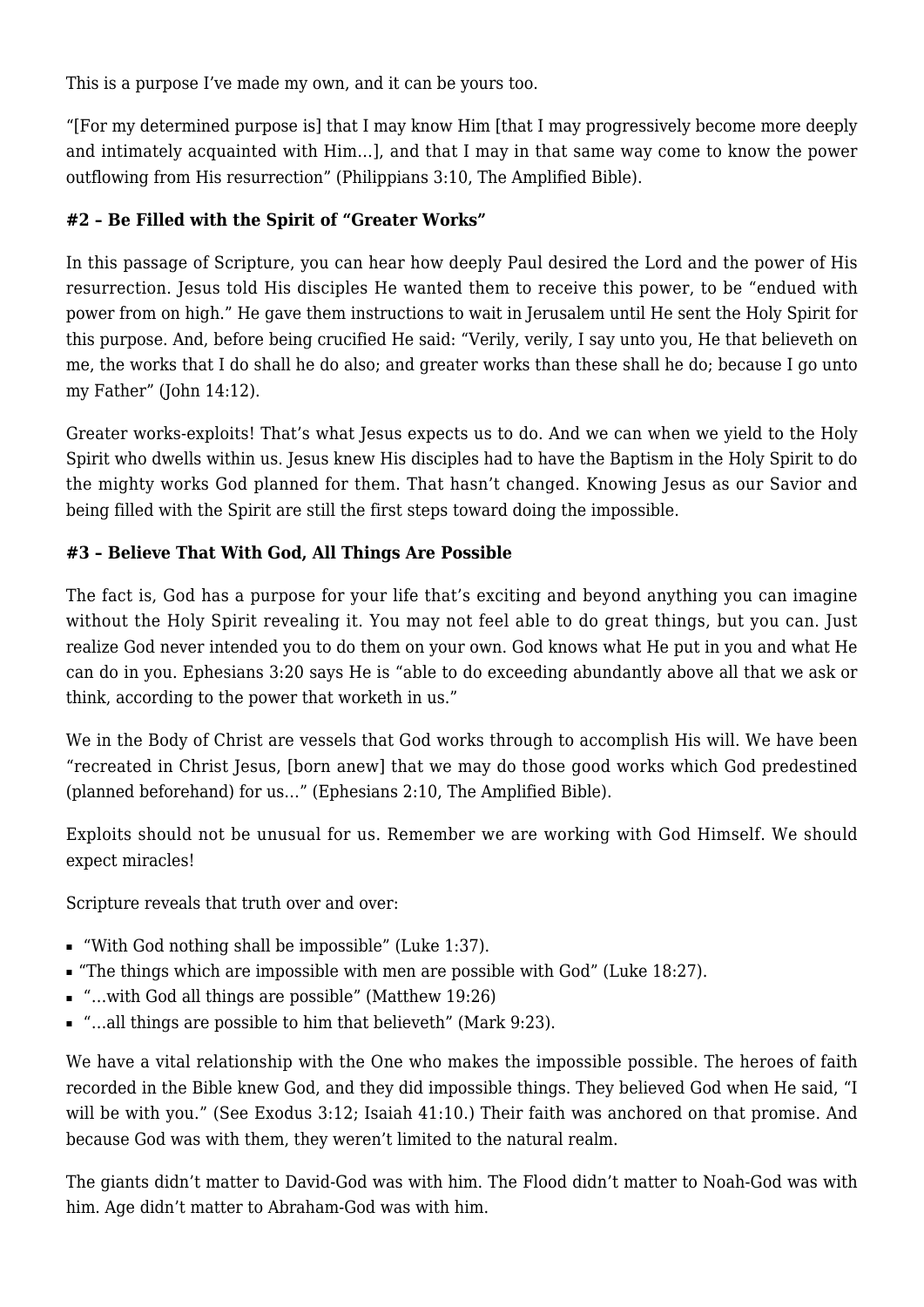He is still the God of the impossible! And God is still with us. He has planned to do great things through each of us. When we truly get to know Him, we will trust Him, believe His Word and not be afraid to act on it. That's called walking by faith. And faith is where all exploits in God begin.

## **#4 – Become a Faith Giant**

Faith-believing what God has said-is the foundation for a supernatural life. In John 6:28, the disciples asked Him, "What shall we do, that we might work the works of God?" Jesus answered in the next verse, "This is the work of God, that ye believe on him whom he hath sent."

The faith giants listed in Hebrews 11 accomplished great things by faith-by believing God. Verse 1 says, "Now faith is the substance of things hoped for, the evidence of things not seen." It is only by faith that what you're hoping for will manifest.

Today, your body may be sick or diseased, your finances may be in shambles, or your mind may be tormented by fear and worry. If so, I want you to know I understand what that feels like. And I also want you to know that you don't have to stay in that condition.

Before Ken and I began to know and believe the Word of God, we were imprisoned by those thingsbut we came out of it! And so can you, if you will get in the Word and learn the truth about all the great things that already belong to you in Christ.

We learned to stand on God's promises and appropriate them in our lives. Ken and I believed we received what God said was already ours, and we talked like it and acted like it. And, the truth of the Word made us free.

Never will you find in the Bible where God wanted His people to be poor, sick or defeated. Never! Never! Never! It didn't happen. The only reason God's people have been broke, disgusted, sorry and sick is because they didn't do what He said-they didn't do things His way.

It's easy to coast along and be like everybody else. But if you truly desire to be a faith giant and do exploits for God, you have to believe His Word. If you'll believe His Word and do things His way, the supernatural can be your natural.

## **#5 – Attend to God's Word**

All it takes is one flash of light from the Word to change your life forever. One flash of faith and you will realize, God said I can have that! As you speak that promise, it will become more real to you than anything else. That's when you have the victory on the inside-that's when the natural realm must respond. That's when the supernatural becomes natural.

None of us can afford to be lazy about the Word of God. Our future is tied up in how much Word we have in our hearts.

That's why God said, "My son, attend to my words; incline thine ear unto my sayings. Let them not depart from thine eyes; keep them in the midst of thine heart. For they are life unto those that find them, and health to all their flesh. Keep thy heart with all diligence; for out of it are the issues of life" (Proverbs 4:20-23).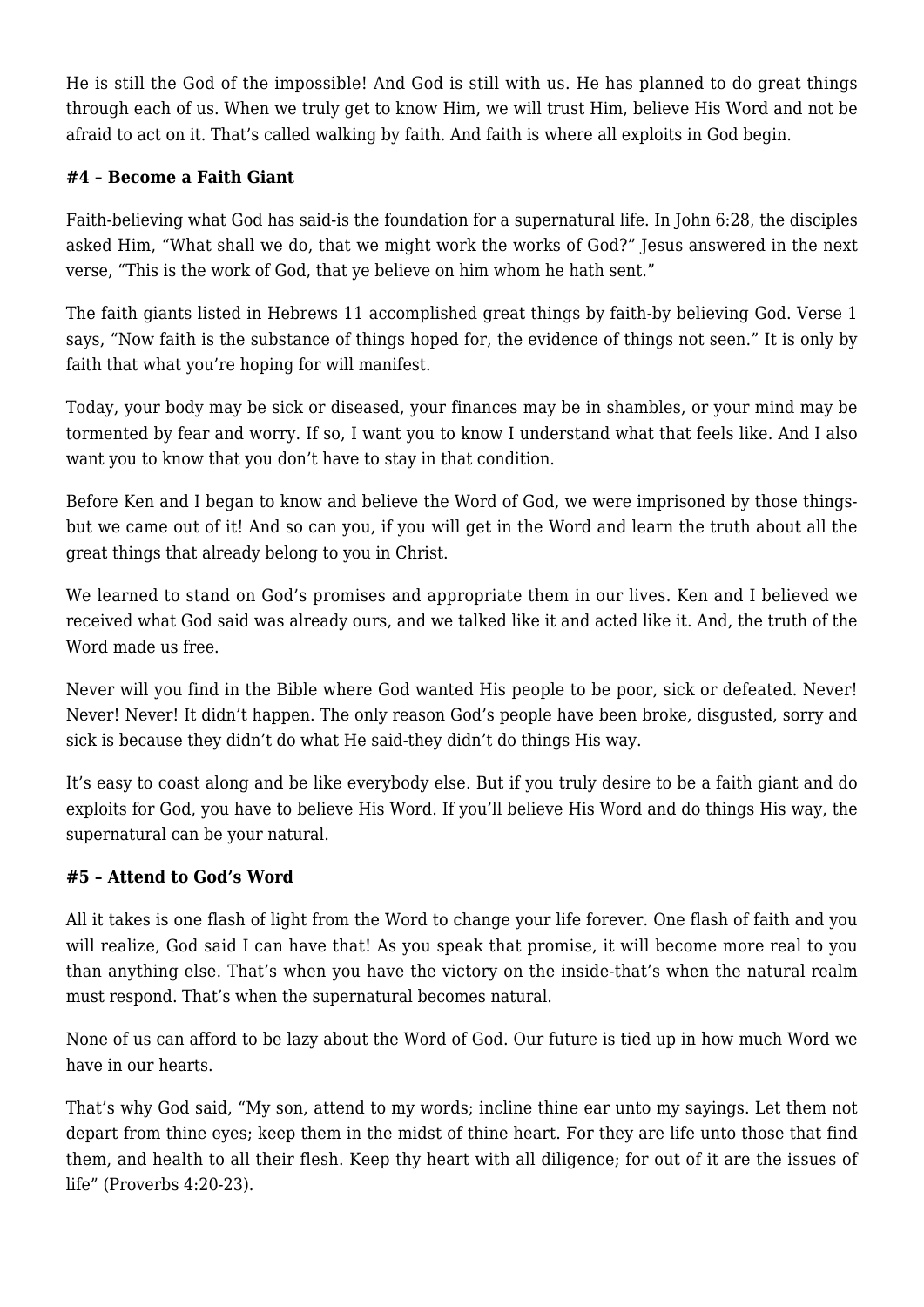It's up to us how much of the power of God we experience. As we feed on the Word, speak it and act on it, the Word will become a reality to us and the power in God's Word will drive out fear, failure and sickness!

At one point in my Christian life I let my hunger for the Word of God decrease instead of increase. Too much of my attention was going toward natural things. The truth is, I had gotten comfortable in life. We had nice cars, a decent house, a little money in the bank-we just weren't as desperate as we once had been. But, after I heard that prophecy Brother Hagin gave in 1977, I refocused my attention! He said: "Purpose in your heart that you'll not be lazy, that you'll not draw back, hold back or sit down, but purpose in your heart that you'll rise up and march forward and become on fire."

I'm glad I quit being lazy about the Word back in 1977. It would have been sad to have missed out on all the wonderful things God had planned for us. Now, Ken and I are pursuing God's will more fervently than ever! We are determined to be strong and do His exploits.

## **#6 -Soar in the Spirit!**

We know too that "doing exploits" also requires laying aside every weight and sin that can hinder us (Hebrews 12:1). Weights are things that hold us down in the natural realm-things that crowd our hearts and take our focus and energy away from the things of God. Mark 4 gives a good list of those things. Although cares, distractions and desire for other things are not necessarily sin, they are things that will hold us down to the natural realm. And, when the natural man, "the flesh," is in control, faith loses its aggressiveness.

But why would anyone choose to live in the natural realm, on a low, low level, when we can live in the supernatural realm and soar in the spirit?

With the help of the Holy Spirit you can "crucify" the flesh (Galatians 5:24) and renew your mind to the Word (Romans 12:2). You can be "spiritually minded" and experience life and peace. Or you can be "naturally" or "carnally minded" and think like the world thinks, and get what the world getsdeath (see Romans 8:6).

Your spirit-the part of you that is connected to God-can always be in command. When that's the case, it isn't difficult to receive the wisdom or help you need to overcome any situation. When you are vitally connected to the God of the impossible, it becomes easy for the supernatural to thrive.

You can live a limited life in the earth-limited to your natural ability and circumstances-or you can live unlimited. It's your choice, just like it was Israel's choice. They had to decide if they were going to follow after God, or settle for the natural things in the world and live like the heathen people around them.

## **#7 – Put Your Foot on the Promise**

At one point in particular, they chose wrong. When God told the children of Israel to take the Promised Land, they forgot who was with them and saw only their own inabilities. That generation did not take the land God said He had given to them. They refused to possess-or put their foot on-the land God had promised them.